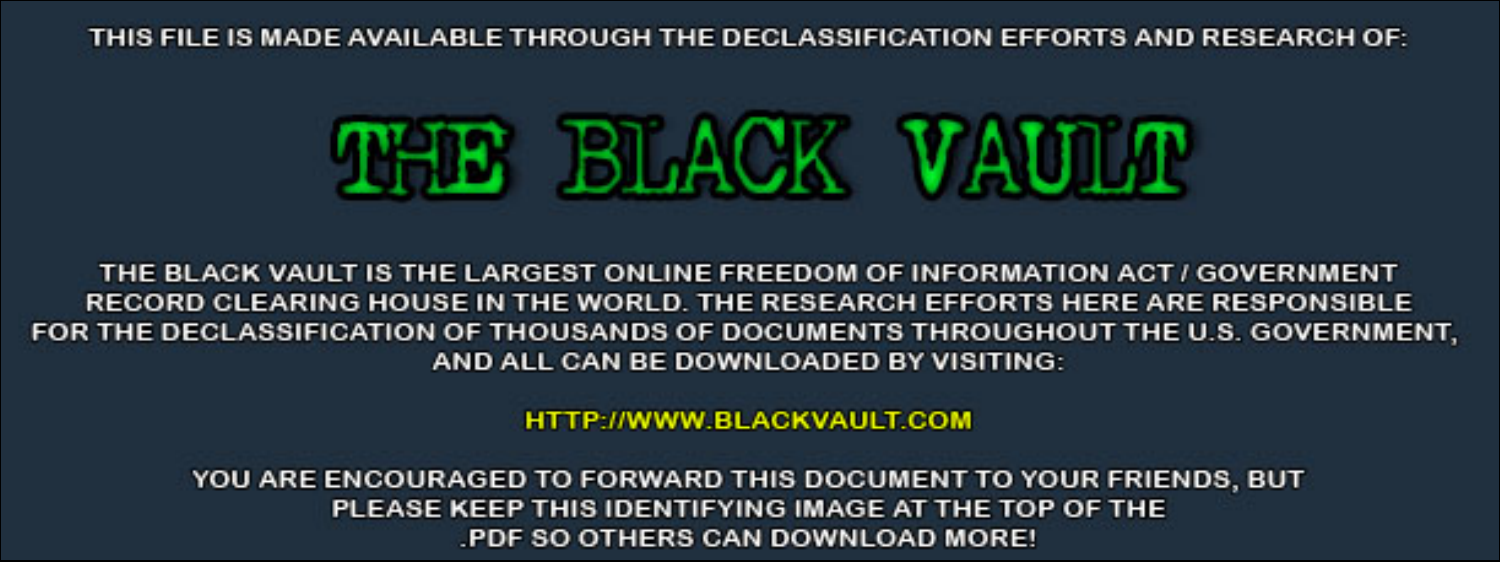/

#### TOP SECHET//COMINT

**(U)** Cryptologic Almanac 50th Anniversary Series

# (U) From Spring, into a Long Winter's Night: The Czechoslovakian Crisis of 1968

# Part Two

 $EO$   $1.4. (c)$ (U) In the first installment of this article, we examined the circumstances leading up to the invasion of the newly liberalized Czechoslovakia. In this part, we will discuss the U.S. SIGINT response to the crisis, the invasion itself, and its aftermath

:\

 $\overline{\phantom{a}}$ 

### (U) The SIGINT Story

(TS//SI) A 10 August Warsaw Pact forces communiqué announced the beginning of a communications exercise I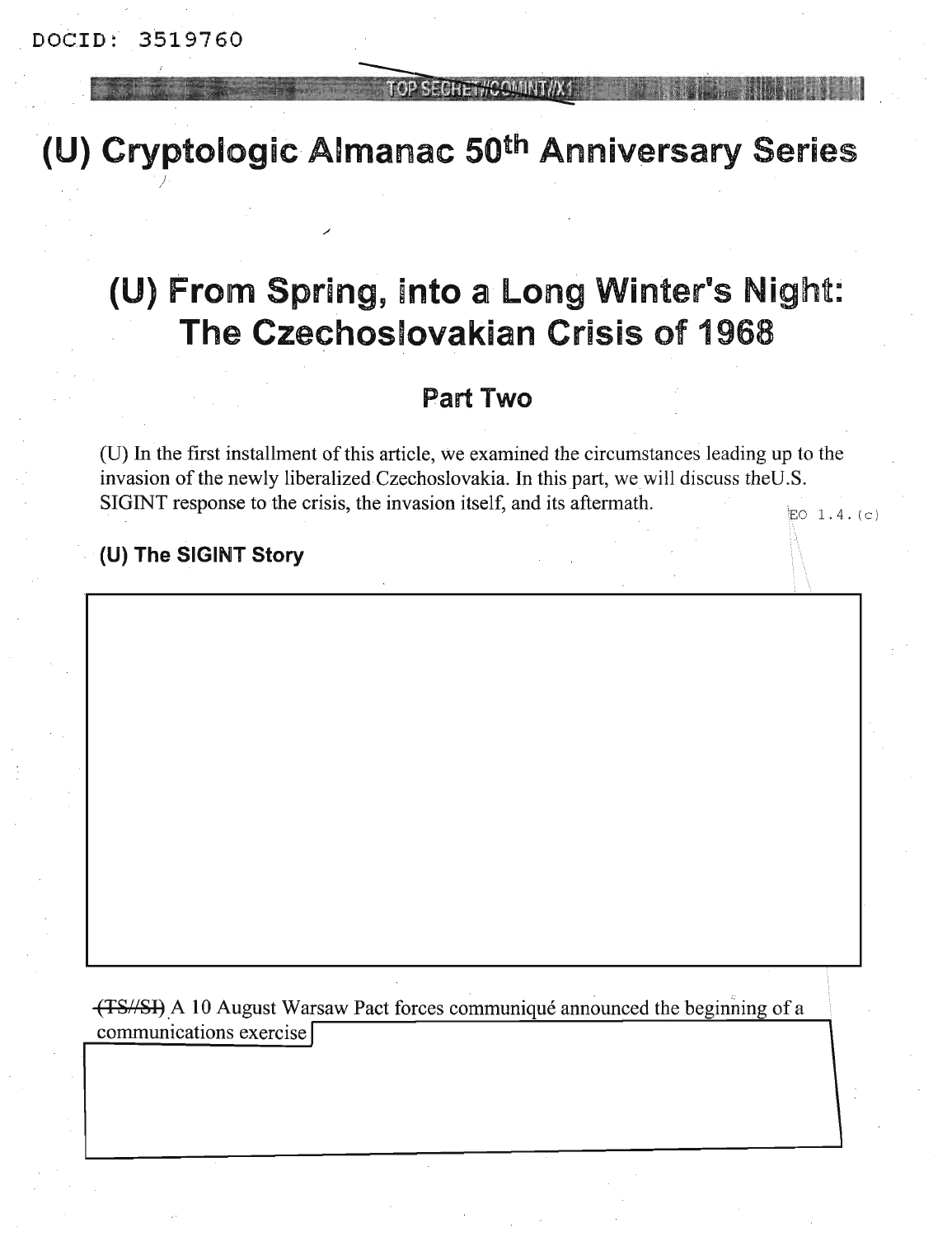McManis, deputy chief of the Situation Room, was an NSAer and was keeping his eye on the developing events. He had established a good rapport with national security advisor Walt Rostow, and together the two were convinced that an invasion was imminent. But, like others, they felt they did not have enough information to predict the date.

International Contract of the Contract of the Contract of The Contract of The Contract of The Contract of The Contract of The Contract of The Contract of The Contract of The Contract of The Contract of The Contract of The

#### **(U) Operation Danube '68 - the Invasion**

(U) At about midnight on 20 August, fifteen to sixteen Soviet divisions, augmented by three Polish divisions and smaller elements of Hungarian, Bulgarian, and East German forces left their assembly areas and entered Czechoslovakia. They struck from three directions: the largest concentration attacked from the north, along the East German border, headed for Prague and Pilzen, while smaller formations displaced from the Soviet Union's Carpathian Military District, and from Hungary. At the same time, airborne forces departed bases in the Soviet Union, heading for key locations in Czechoslovakia. The Soviet blitzkrieg was not resisted by Czech forces, following the Czech Presidium's appeal not to offer resistance.

EO 1.4. (b) EO 1.4. (c) EO 1.4. (d)

(U) The HQ of Radio Prague was, naturally, one of the invaders' first targets. Twenty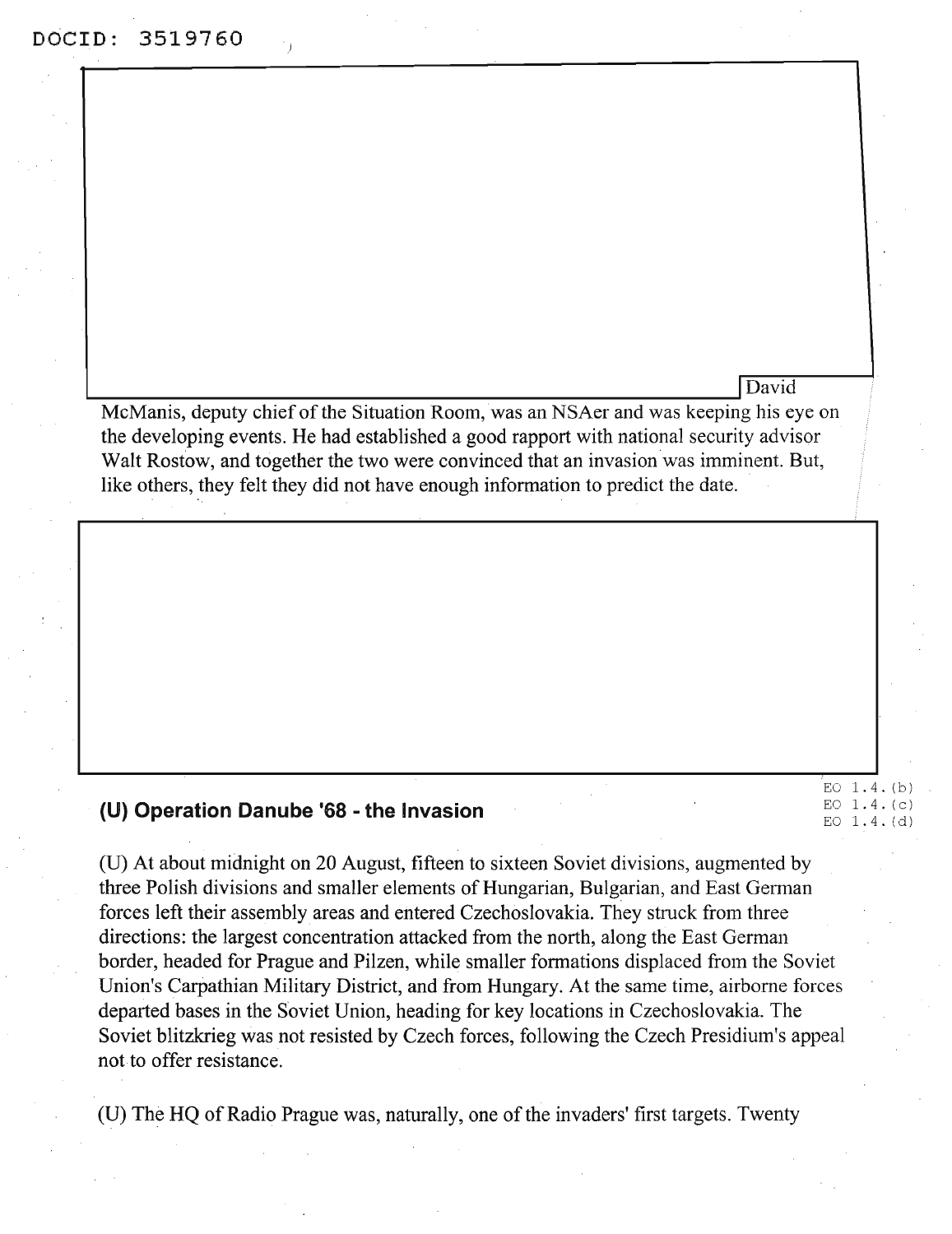#### DOCID: 3519760

people were killed in the fight to control the radio station. With Dubcek and his top lieutenants arrested and hustled off to Moscow, Czechoslovak radio continued to broadcast. Ironically, the Soviets had aided the Czechs in constructing an underground radio broadcast system, for use in the case of enemy attack. Now it was used against themannouncers, broadcasting from secret locations advised citizens to avoid violence. Instead, they were instructed to engage the soldiers in conversation, to write signs in Cyrillic telling them to go home, to hold out transistor radios to them while announcers told them in Russian to go home. Warnings were issued to particular citizens "not to go home," if they were in danger of being arrested. Messages were passed from one person to another, and citizens were asked to remove all highway signs, street signs, and house numbers in an effort to confuse the invaders. Essayist Lea Sevcik points out that this effort was so successful that the only signs remaining in the country were "those pointing to Moscow."

(D) What casualties resulted from the invasion? Kramer, citing a formerly classified Czechoslovakian Ministry of the Interior document from late 1968, reports that "82 Czechoslovak citizens were killed, 300 were severely wounded, and 500 suffered minor wounds ... between 21 and 28 September 1968." From 29 September through 18 October, 18 more Czechs were killed, and another 35 were wounded by the occupying forces. Total: 100 civilian deaths and 335 severely wounded. According to the report, the 435 citizens who were killed or severely wounded were not "using firearms of their own against the foreign soldiers." As for the Warsaw Pact forces, only one death - that of a Bulgarian came at the hands of a Czechoslovakian citizen. Only about 20 Warsaw Pact members lost their lives in the invasion. Most of the deaths among the Soviet troops came from the inevitable traffic accidents which accompany mass military movements. A small number of Soviet soldiers were executed by firing squad for refusing orders, and some few committed suicide. Both sides were surprised and elated that casualties were so few.

#### **(U) The Aftermath**

(U) Dubcek and his top officials received the standard communist treatment of prisoners they were not permitted to wash and were deprived of sleep. After a week, they returned home, with all but one having signed an agreement agreeing to the temporary presence of Soviet troops on Czechoslovakian soil. Because the hard-liners failed to deliver their promised "provisional revolutionary government of workers and peasants" in conjunction with the invasion, the Soviets were forced to reinstate Dubcek as head of the Czechoslovakian government. Back in power for but a brief time, Dubcek attempted to preserve the achievements of the Prague Spring, apparently without much success. Replaced as first secretary by Gustav Husak, Dubcek was put to work as a forester, repairing chain saws for his livelihood. Thousands lost their jobs in the political purges which inevitably followed, and because it was illegal to be unemployed, many of the country's intellectuals were put to toiling at menial jobs. Half a million people were expelled from the Communist Party, and some 150,000 Czechs fled the.country.